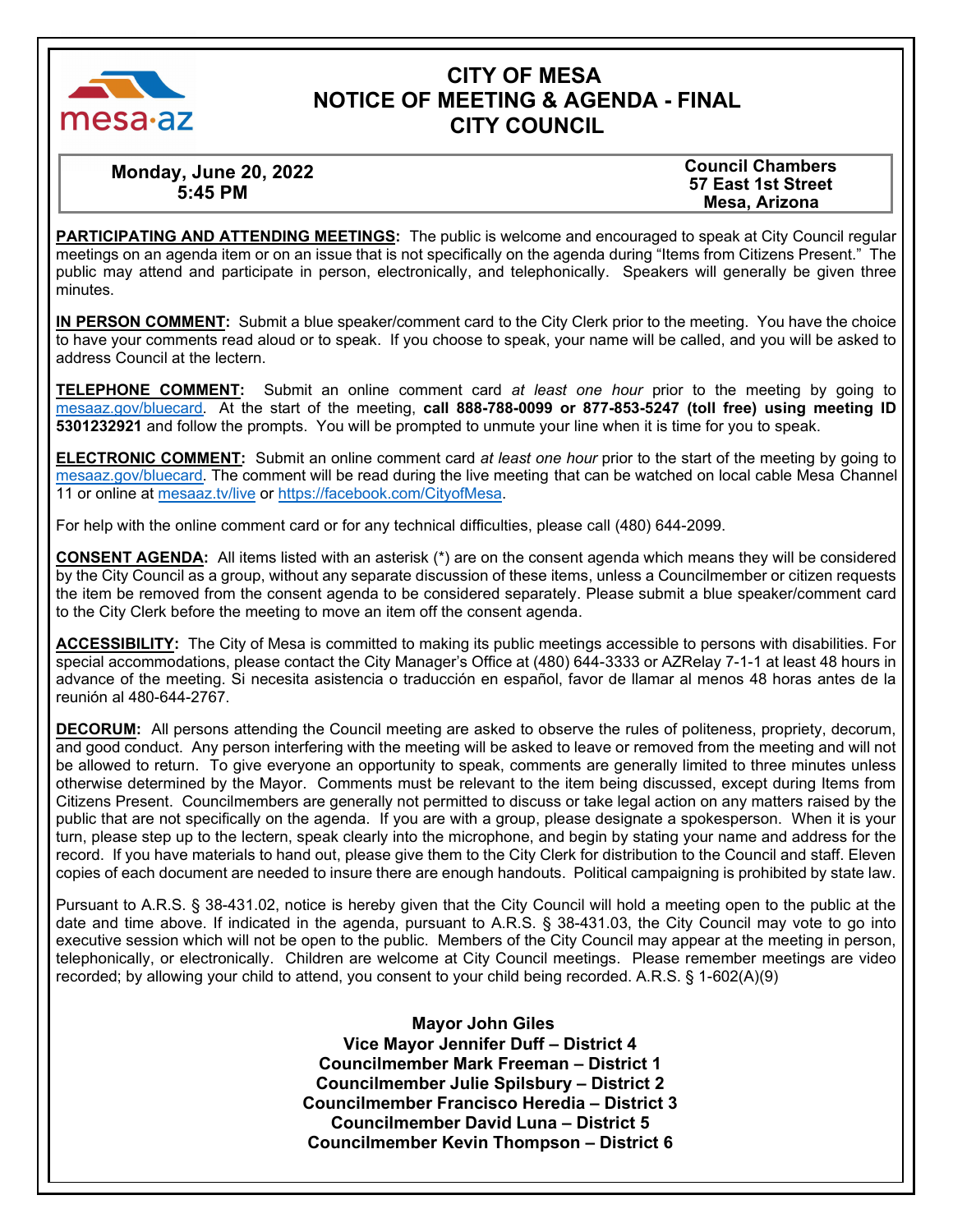## **Mayor's Welcome**

**Roll Call**

**Invocation: Moment of silence**

### **Pledge of Allegiance**

### **Awards, Recognitions and Announcements**

**1 Take action on all consent agenda items.**

### **Items on the Consent Agenda**

- **\*2 [22-0447](http://mesa.legistar.com/gateway.aspx?m=l&id=/matter.aspx?key=18347)** Approval of minutes of previous meetings as written.
- **3 Take action on the following recommendations made by the Judicial Advisory Board:**
- **[22-0822](http://mesa.legistar.com/gateway.aspx?m=l&id=/matter.aspx?key=18713)** Reappointing Presiding City Magistrate, John Tatz, to a two-year term beginning July 1, 2022 and ending June 30, 2024. **\*3-a**
- **[22-0823](http://mesa.legistar.com/gateway.aspx?m=l&id=/matter.aspx?key=18714)** Reappointing City Magistrate, Elizabeth Arriola, to a four-year term beginning July 1, 2022 and ending June 30, 2026. **\*3-b**
- **[22-0824](http://mesa.legistar.com/gateway.aspx?m=l&id=/matter.aspx?key=18715)** Reappointing City Magistrate, Alicia Lawler, to a four-year term beginning July 1, 2022 and ending June 30, 2026. **\*3-c**
- **[22-0825](http://mesa.legistar.com/gateway.aspx?m=l&id=/matter.aspx?key=18716)** Reappointing City Magistrate, Raymond Schumacher, to a two-year term beginning July 1, 2022 and ending June 30, 2024. **\*3-d**
- **4 Take action on the following liquor license applications:**

#### **[22-0806](http://mesa.legistar.com/gateway.aspx?m=l&id=/matter.aspx?key=18697)** Hawk's Nest **\*4-a**

An ice-skating rink is requesting a new Series 7 Beer and Wine Bar License for Dimension's Business Group LLC, 140 North Country Club; Juanita Alica Esparza, agent. There is no existing license at this location. **(District 4)**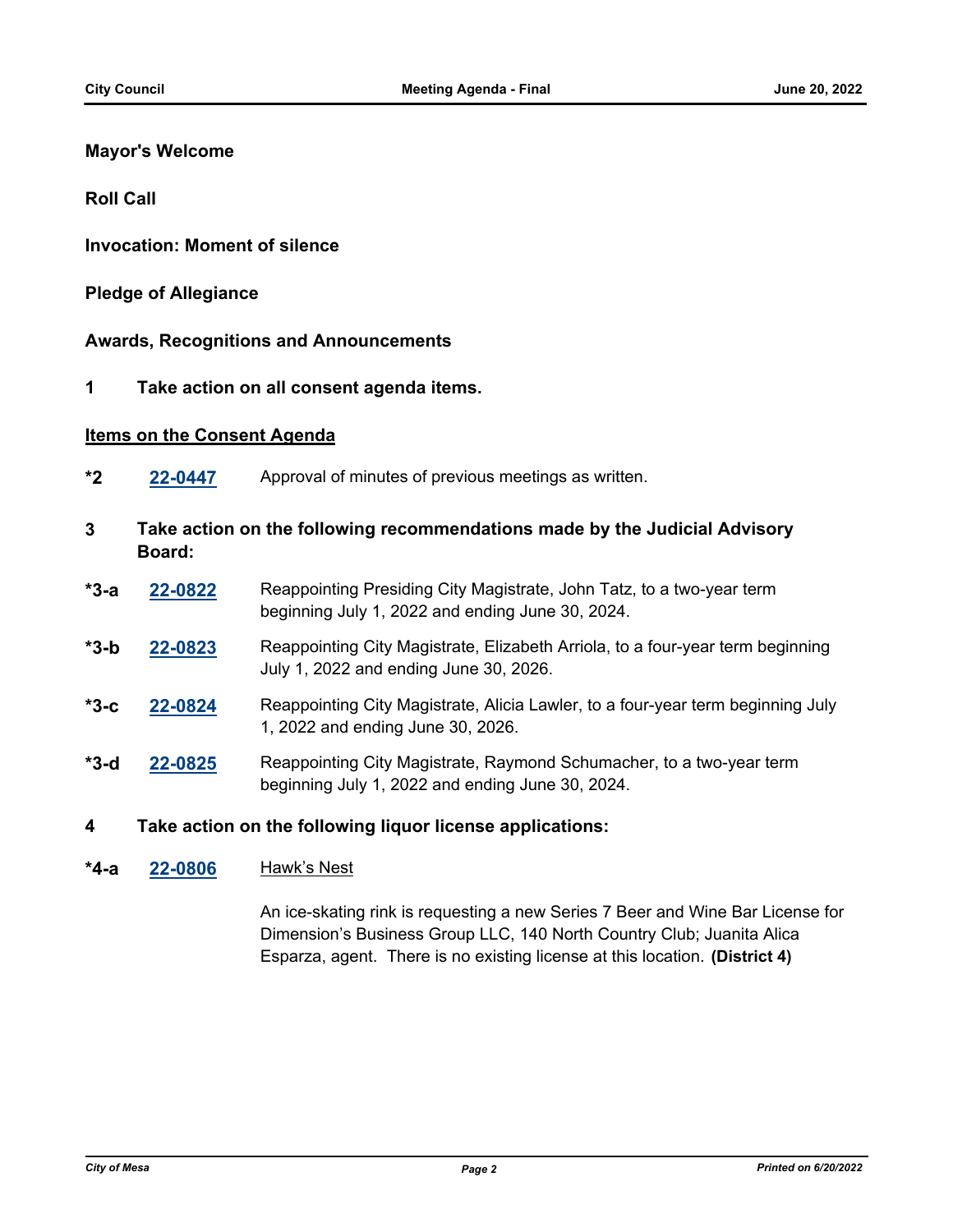#### **[22-0807](http://mesa.legistar.com/gateway.aspx?m=l&id=/matter.aspx?key=18698)** El Herradero Carniceria Y Restaurante **\*4-b**

A restaurant with an on-site butcher shop is requesting a new Series 10 Beer and Wine Store License for Lopez Asociados LLC, 10839 East Main Street, Suite 109; Veronica Lopez Sanchez, agent. There is no existing license at this location. **(District 5)**

### **5 Take action on the following contracts:**

**[22-0798](http://mesa.legistar.com/gateway.aspx?m=l&id=/matter.aspx?key=18689)** Purchase of Stage Curtains (Replacements) for the Mesa Arts Center, Ikeda and Piper Theaters, as requested by the Arts and Culture Department **(Citywide) \*5-a**

> The existing curtains are seventeen years old. They currently fail current fire treatment guidelines and are also dry rotting. This purchase will replace the existing curtains with new curtains that are made with inherently fire-retardant materials.

The Arts and Culture Department and Purchasing recommend awarding the contract to the lowest, responsive, and responsible bidder, IWEISS Holdings LLC, dba IWEISS, at \$51,575.04.

#### **[22-0795](http://mesa.legistar.com/gateway.aspx?m=l&id=/matter.aspx?key=18686)** Three-Year Term Contract with Two Years of Renewal Options for Asphalt Equipment Repairs and Service for the Fleet Services Department (Sole Source) **(Citywide) \*5-b**

Fleet Services has three Rayner RoadSaver slurry seal and micro surfacing machines that have been serviced in-house because there was not a vendor with adequate expertise in Arizona. The department is now sending the RoadSaver equipment to Bearcat Manufacturing for annual services and repairs, as they can provide a higher level of support and service.

The Fleet Services Department and Purchasing recommend awarding the contract to the sole source vendor, EDECO Southwest Services Company, LLC, dba Bearcat Manufacturing, at \$100,000 annually, based on estimated usage, with an annual increase allowance of up to 5%, or the adjusted Consumer Price Index.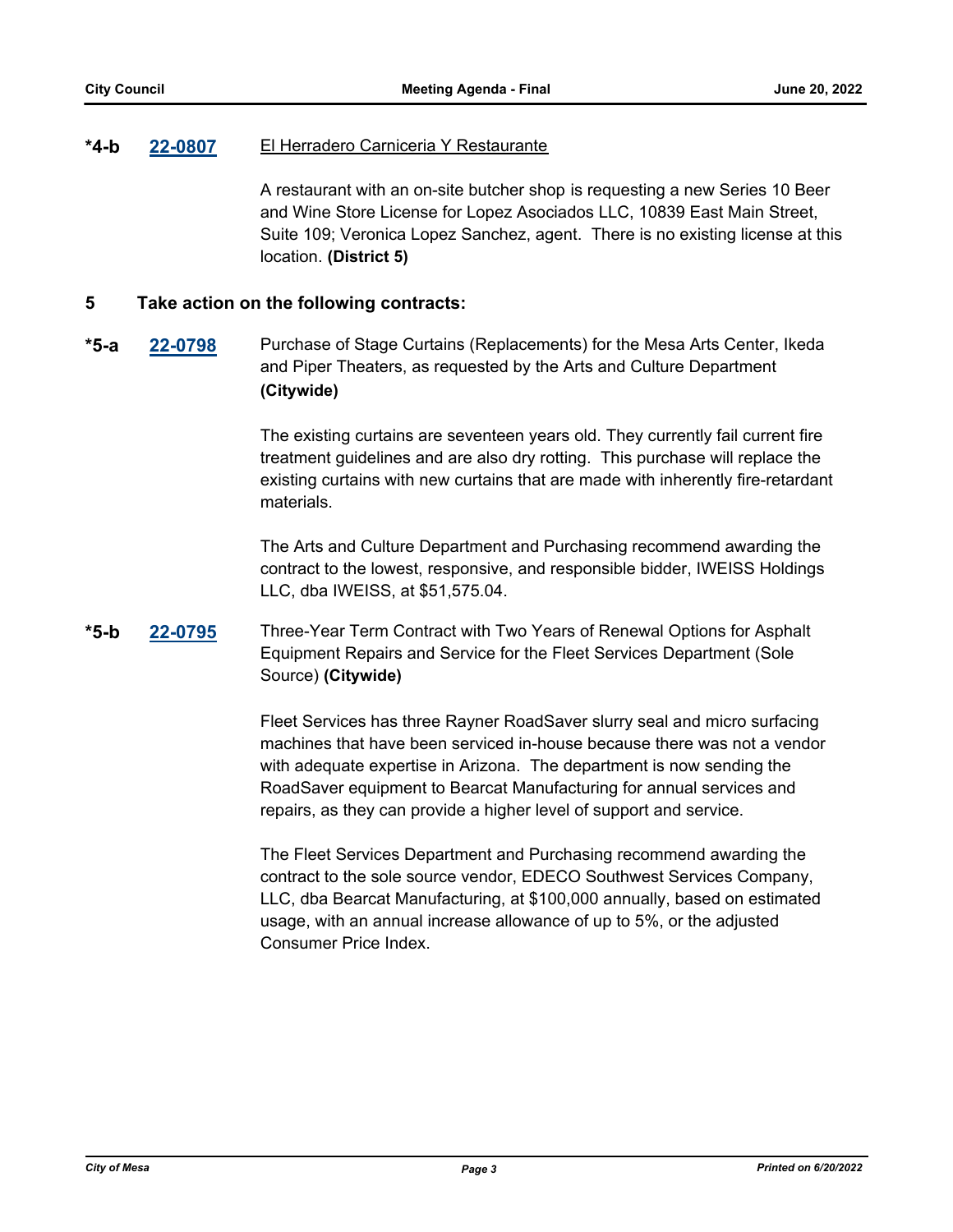### **[22-0801](http://mesa.legistar.com/gateway.aspx?m=l&id=/matter.aspx?key=18692)** Dollar-Limit Increase to the Term Contracts for Custodial Services - Zones 5, 6, and 7 for the Parks, Recreation and Community Facilities Department **(Citywide) \*5-c**

The vendor requested an overall pricing increase of 7.5% to the Custodial Services contracts for Zones 5, 6 and 7, retroactive to the start of Year 3, 3/1/2022. They submitted verifiable justification for the increases in labor costs, as well as materials and supplies.

The Parks, Recreation and Community Facilities Department and Purchasing recommend increasing the dollar-limit with Kellermeyer Bergensons Services LLC for Zones 5, 6, and 7, cumulatively, by \$182,937.55, from \$2,928,857.60 to \$3,111,795.15 annually, with an annual increase allowance of up to 5%, or the adjusted Consumer Price Index.

### **[22-0796](http://mesa.legistar.com/gateway.aspx?m=l&id=/matter.aspx?key=18687)** Three-Year Term Contract with Two Years of Renewal Options for Bird Control and Removal Services for the Parks, Recreation and Community Facilities Department **(Citywide) \*5-d**

The services provided under this contract include installation of bird netting, spikes, or mechanical devices that deter pigeons and other fowl from nesting and roosting on City buildings and other structures, and pressure washing areas that contain bird droppings to maintain a clean and inviting environment.

An evaluation committee recommends awarding the contract to the highest scored proposal from Southwest Avian Solutions, LLC, at \$57,200 annually, with an annual increase allowance of up to 5%, or the adjusted Consumer Price Index.

#### **[22-0797](http://mesa.legistar.com/gateway.aspx?m=l&id=/matter.aspx?key=18688)** Three-Year Term Contract with Two Years of Renewal Options for Controlled Substance Screening for the Mesa Police Department **(Citywide) \*5-e**

The Police Department recognizes that to meet the high standards of performance, professionalism, and personal conduct required of those involved in the police profession, its members must be free of the debilitating effects of controlled substances or illegal drugs. This contract will provide for random controlled substance screening of department members.

An evaluation committee recommends awarding the contract to the sole, responsive proposal from NextCare Arizona, LLC, at \$30,000 annually, with an annual increase allowance of up to 5%, or the adjusted Consumer Price Index.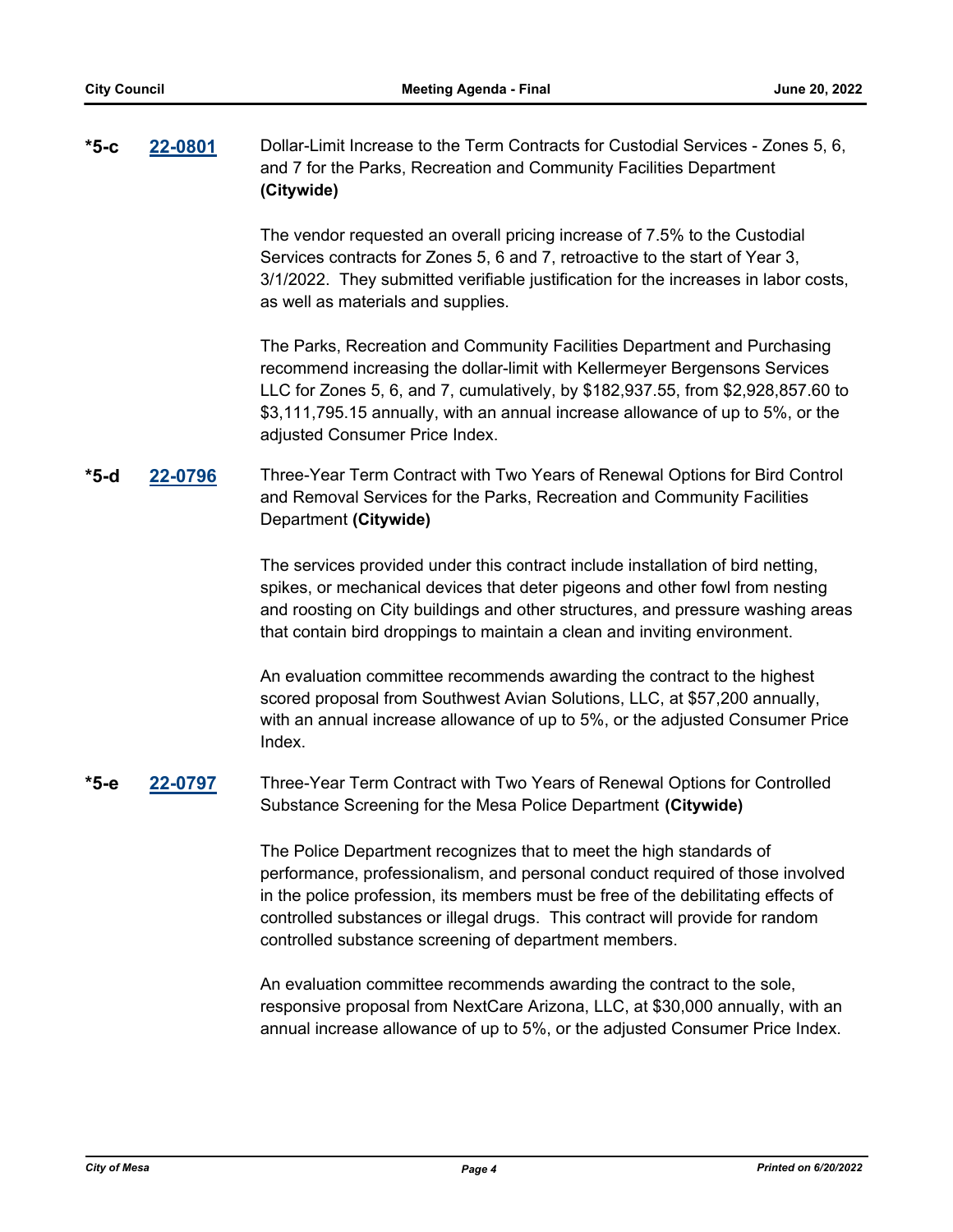#### **[22-0805](http://mesa.legistar.com/gateway.aspx?m=l&id=/matter.aspx?key=18696)** One-Year Term Contract with Two Years of Renewal Options for a License Plate Reader Data Subscription for the Mesa Police Department **(Citywide) \*5-f**

In 2016, the Fusion Center purchased a subscription with Vigilant to have access to data related to License Plate Reader (LPR) scans. This software solution allowed queries of LPR data that is gathered by camera equipped vehicles. This information has proven to be a valuable tool for criminal investigations. This purchase will expand access to LPR data to all sworn Officers.

The Police Department and Purchasing recommend authorizing the purchase using the Houston-Galveston Area Council (HGAC Buy) cooperative contract with Vigilant Solutions, LLC, at \$33,500 annually, with an annual increase allowance of up to 5%, or the adjusted Consumer Price Index.

#### **[22-0734](http://mesa.legistar.com/gateway.aspx?m=l&id=/matter.aspx?key=18625)** One-Year Term Contract for Qiagen Consumables and Supplies for DNA Analysis for the Mesa Police Department (Sole Source) **(Citywide) \*5-g**

In April 2009, Council approved the purchase of a QIAGEN QIAsymphony instrument for the Police Department's Forensic Services Division to analyze DNA cases. To complete DNA extractions, consumable kits and supplies are required.

The Police Department and Purchasing recommend awarding the contract to the sole source vendor, QIAGEN, Inc., at \$200,000 annually, based on estimated usage.

### **[22-0810](http://mesa.legistar.com/gateway.aspx?m=l&id=/matter.aspx?key=18701)** One-Year Term Contract with Four Years of Renewal Options for Transportation Landscape Maintenance Services for the Transportation Department **(Citywide) \*5-h**

This contract will provide landscape, mowing, and irrigation services required to maintain and improve landscape assets located within the right of way, roadway medians, transit centers, bus stops, multi-use pathways, and other City maintained properties. Landscape maintenance locations are divided into five landscape route areas and four turf route areas that are maintained on cyclical schedules, depending on service levels and needs.

The Transportation Department and Purchasing recommend awarding the contract to the lowest, responsive and responsible bidders, Reyes & Sons Landscaping, LLC and Mariposa Landscape Arizona, Inc., at \$2,600,000 annually, with an annual increase allowance of up to 5%, or the adjusted Consumer Price Index. This purchase is funded by the Highway User Revenue Fund and Local Streets Fund.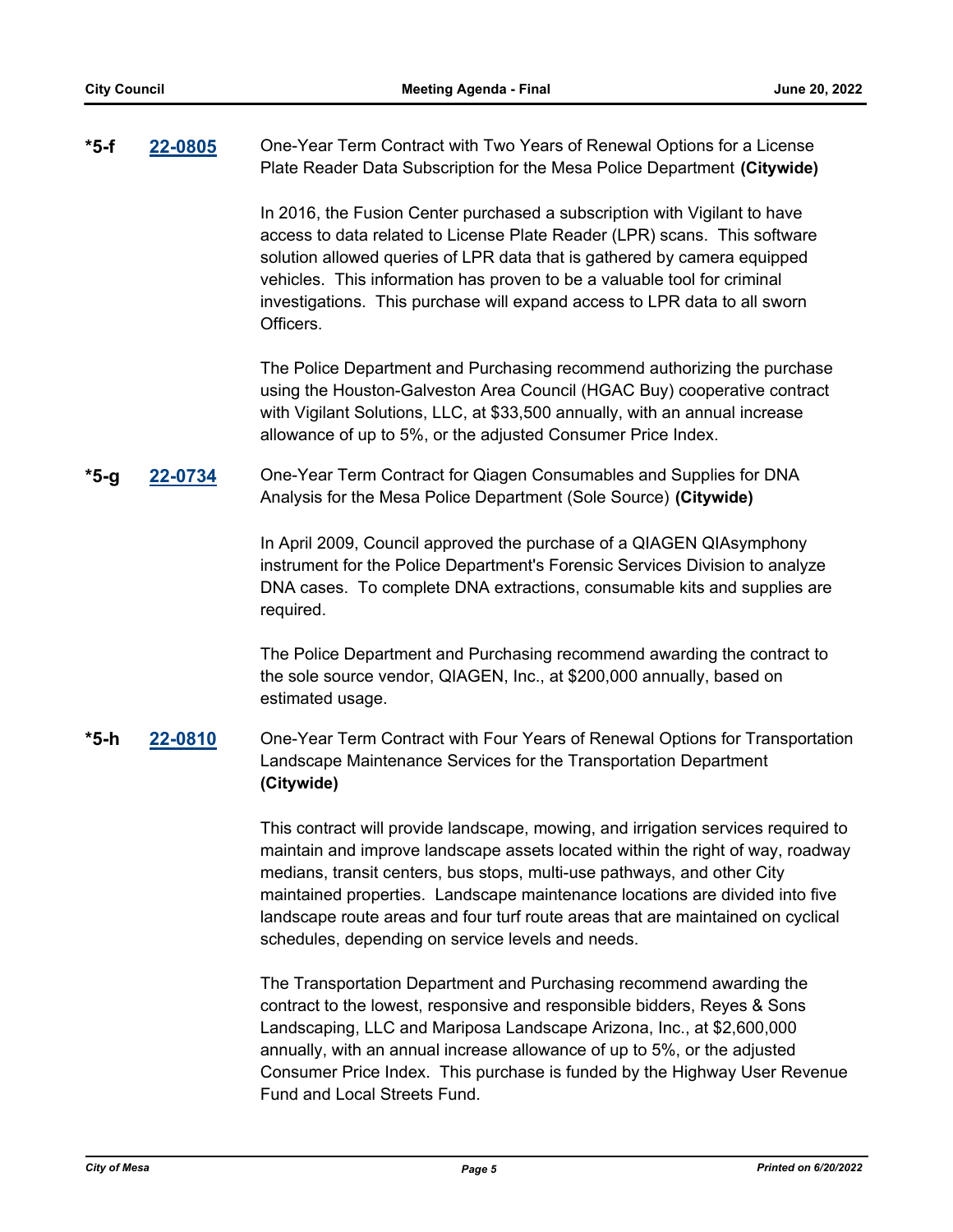#### **[22-0808](http://mesa.legistar.com/gateway.aspx?m=l&id=/matter.aspx?key=18699)** Three-Year Term Contract with Two Years of Renewal Options for Pavement Preservation Materials for the Transportation Department **(Citywide) \*5-i**

This contract will provide pavement preservation materials for use by Transportation's in-house crews to maintain the City's roadways and extend the life of the pavement.

The Transportation Department and Purchasing recommend awarding the contract to the lowest, responsive, and responsible bidders of each Group: GuardTop, LLC; Quality Emulsions, LLC (a Mesa business); Musgrove Enterprises, dba SealMaster Arizona; and Holbrook Asphalt Co., at \$6,258,000 annually, with an annual increase allowance of up to 5%, or based on the market indexes identified in the contract. ,This purchase is funded by the Highway User Revenue Fund.

#### **[22-0809](http://mesa.legistar.com/gateway.aspx?m=l&id=/matter.aspx?key=18700)** Three-Year Term Contract with Two Years of Renewal Options for Pavement Preservation Services for the Transportation Department **(Citywide) \*5-j**

This purchase is for contract services for to install pavement preservation materials on roadways throughout the City.

The Transportation Department and Purchasing recommend Primary and Secondary awards to the lowest, responsive and responsible bidders of each Group and Section: Cactus Asphalt, a Division of Cactus Transport, Inc.; Copper State Pavement, Inc.; Holbrook Asphalt Co.; Morgan Industries, Inc.; Southwest Slurry Seal, LLC; Sunland Asphalt & Construction, LLC; Talis Construction Corporation, at \$12,000,000 annually, with an annual increase allowance of up to 5%, or based on the market indexes identified in the contract.

### **[22-0802](http://mesa.legistar.com/gateway.aspx?m=l&id=/matter.aspx?key=18693)** Three-Year Term Contract with Two Years of Renewal Options for Fire Hydrant Rehabilitation and Replacement Services for the Water Resources Department **(Citywide) \*5-k**

This contract will provide fire hydrant and water valve installation, rehabilitation and replacement services and materials, as well as supplementing Water Resources' efforts to accelerate fire hydrant maintenance, repairs, and replacements due to age.

An evaluation committee recommends awarding the contract to all three qualified and responsive proposals from Hydra Contracting, LLC; SDB Inc., dba SDB Contracting Services; and WaCo, LLC, dba WaCo Contracting, at \$500,000 annually, with an annual increase allowance of up to 5%, or the adjusted Consumer Price Index.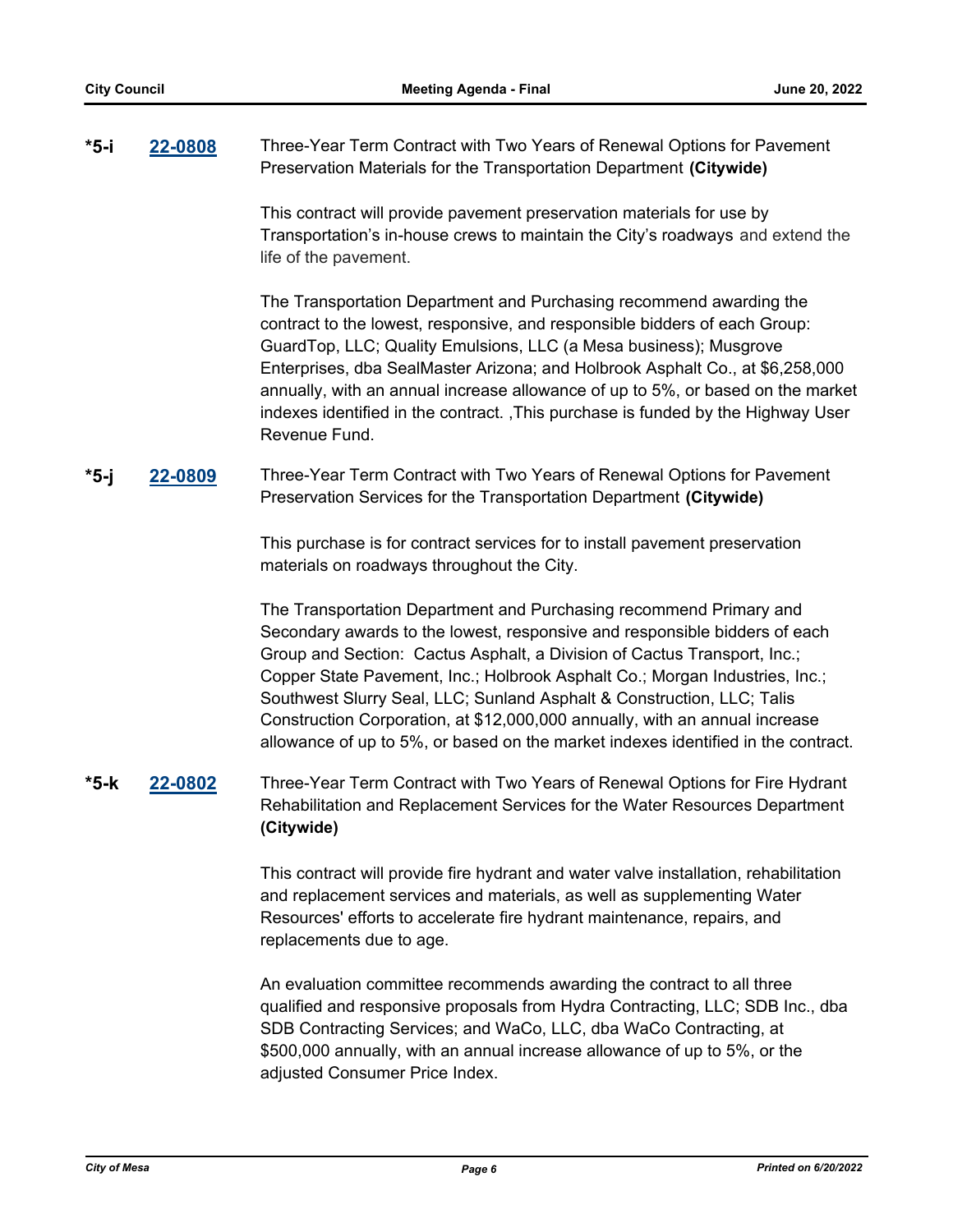#### **[22-0821](http://mesa.legistar.com/gateway.aspx?m=l&id=/matter.aspx?key=18712)** Central Mesa Reuse Pipeline - Pre-Construction Services and Construction Manager at Risk (CMAR) **(District 1, 2, and 5) \*5-l**

The City of Mesa desires to utilize delivery of reclaimed water produced at the Northwest Water Reclamation Plant as part of a water exchange agreement with the Gila River Indian Community (GRIC). To further maximize the benefits of this exchange agreement, the City has determined that the construction of a 10.5 mile reclaimed water pipeline will be necessary.

Staff recommends selecting Garney Companies, Inc., as the CMAR for this project, and awarding a pre-construction services contract in the amount of \$2,932,147.09. This project is funded by Utility Systems Revenue Obligations.

## **6 Take action on the following resolutions:**

- **[22-0779](http://mesa.legistar.com/gateway.aspx?m=l&id=/matter.aspx?key=18670)** Authorizing the City Manager to execute an individual job order, currently under a Job Order Master Contract, with a value of up to \$2,000,000 for the Alma School Road Arterial Reconstruct Mill and Overlay Improvements Project so that the remaining Alma School Road roadway work can be completed on a timely schedule and with minimal disruptions to traffic and the general public. **(Districts 3 & 4) \*6-a**
- **[22-0800](http://mesa.legistar.com/gateway.aspx?m=l&id=/matter.aspx?key=18691)** Approving an increase in the maximum dollar amount for individual job orders under existing Job Order Master Contracts for the following construction services: water and wastewater, transportation, general, utility, and landscaping construction services, from \$1,500,000 to \$4,000,000 per job order, and small tenant improvements from \$250,000 per job order to \$500,000 per job order, and authorizing the City Manager to approve future job orders under Job Order Master Contracts. **(Citywide) \*6-b**

The City's current Job Order Master Contracts that will be affected are with the following: Garney Construction, Inc., and Archer Western Construction, LLC (water and wastewater); Talis Construction Corporation, Nesbitt Contracting Company, and M.R. Tanner Construction (transportation); CORE Construction, Inc., SDB Contracting Services, and ForeSite Design & Construction, Inc. (general); B&F Contracting, Inc., Garney Construction, and Hunter Contracting, Inc.(utility); Valley Rain Construction Corporation, and Haydon Building Corporation (landscape); and Builders Guild Inc., Integrity Building Corp., and SD Crane Builders, Inc. (small tenant improvements).

**[22-0769](http://mesa.legistar.com/gateway.aspx?m=l&id=/matter.aspx?key=18660)** Approving and authorizing the City Manager to enter into an Intergovernmental Agreement with Queen Creek Unified School District #95 for reimbursement of the salary and benefits of a Mesa Police Officer to perform School Resource Officer duties. **(Citywide) \*6-c**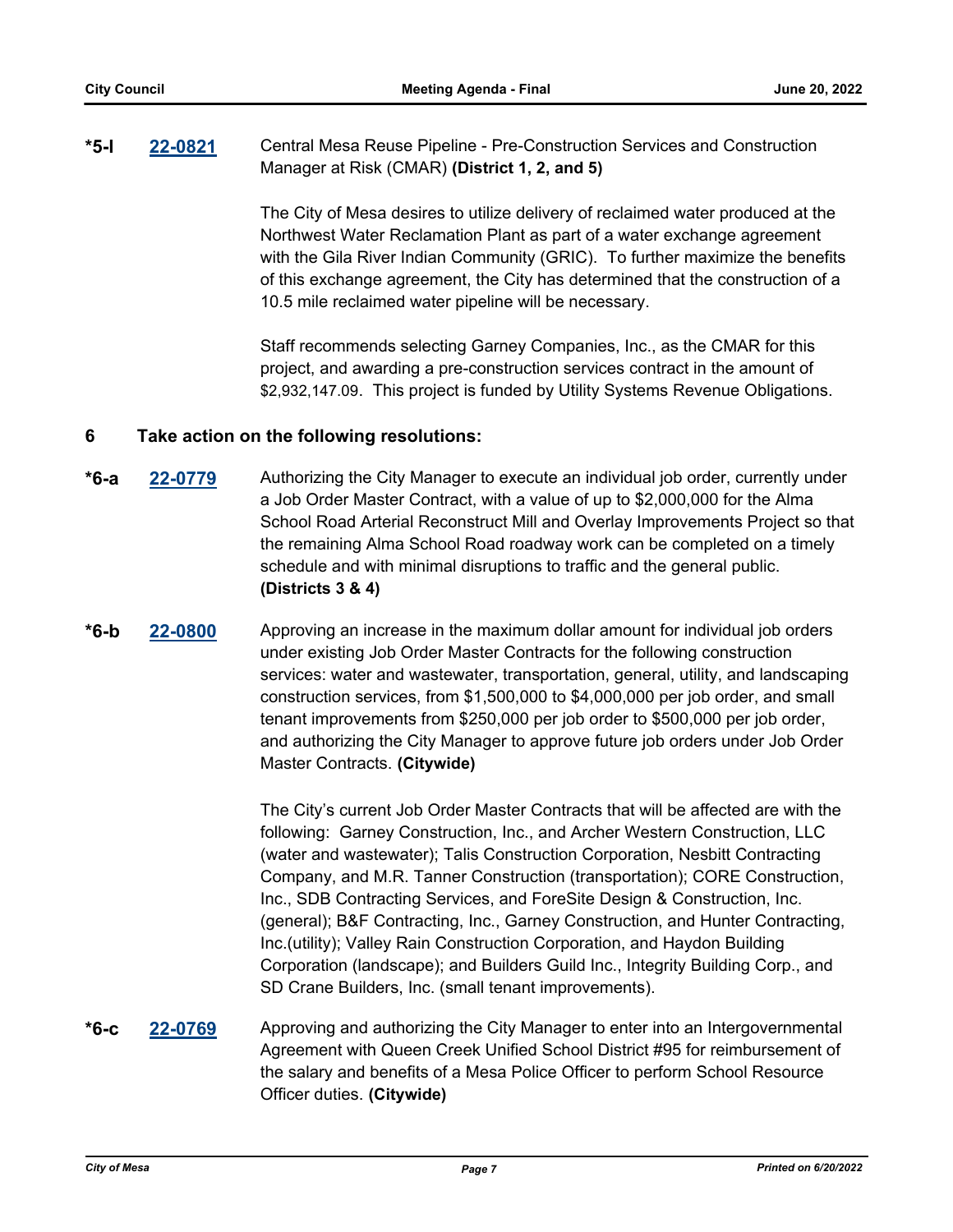| $*6-d$ | 22-0733 | Authorizing the City Manager and the City Attorney to purchase insurance for the |
|--------|---------|----------------------------------------------------------------------------------|
|        |         | City including property, liability, cyber risk, and aviation insurance, and      |
|        |         | authorizing additional insurance purchases and renewals. (Citywide)              |

- **[22-0770](http://mesa.legistar.com/gateway.aspx?m=l&id=/matter.aspx?key=18661)** Designating the Chief Fiscal Officer with the authority to submit the City's 2022/2023 fiscal year Expenditure Limitation Report to the Arizona Auditor General on behalf of the City Council, as required by state statute. **(Citywide) \*6-e**
- **[22-0143](http://mesa.legistar.com/gateway.aspx?m=l&id=/matter.aspx?key=18068)** Levying the amount to be collected by a secondary property tax and the rate upon each one hundred dollars (\$100) of assessed valuation of property subject to taxation within the City of Mesa for the fiscal year ending June 30, 2023. **(Citywide) \*6-f**

## **7 Introduction of the following ordinance and setting July 5, 2022 as the date of the public hearing on this ordinance:**

**[22-0803](http://mesa.legistar.com/gateway.aspx?m=l&id=/matter.aspx?key=18694)** Amending Title 2, Chapter 3 of the Mesa City Code pertaining to the Judicial Advisory Board to include an additional process for appointing City Magistrates. **(Citywide) \*7-a**

### **8 Discuss, receive public comment, and take action on the following ordinances:**

**[22-0181](http://mesa.legistar.com/gateway.aspx?m=l&id=/matter.aspx?key=18106)** ZON21-00940 **(District 2)** Within the 3100 block of East Southern Avenue (south side) and the 1200 block of South 32nd Street (west side). Located east of Lindsay Road on the south side of Southern Avenue (2.4± acres). Rezone from Single Residence 9 (RS-9) to Multiple Residence 3 with a Planned Area Development overlay (RM-3-PAD) and Site Plan Review. This request will allow for a multiple residence development. **\*8-a**

> Staff Recommendation: Approval with conditions P&Z Board Recommendation: Approval with conditions (Vote: 6-0)

### **For continuance to the July 5, 2022 City Council meeting.**

**[22-0704](http://mesa.legistar.com/gateway.aspx?m=l&id=/matter.aspx?key=18595)** ZON21-01285 **(District 6)** Within the 4900 to 5200 blocks of South Power Road (east side) and within 6800 to 7000 blocks of East Ray Road (north side). Located north of Ray Road on the east side of Power Road (41± acres). Site Plan Modification. This request will allow for the development of a hotel. Jose Pombo, Vivo Development Partners, applicant; Power 202 Mixed Use, LLC., owner. **\*8-b**

> Staff Recommendation: Approval with conditions P&Z Board Recommendation: Approval with conditions (Vote: 5-0)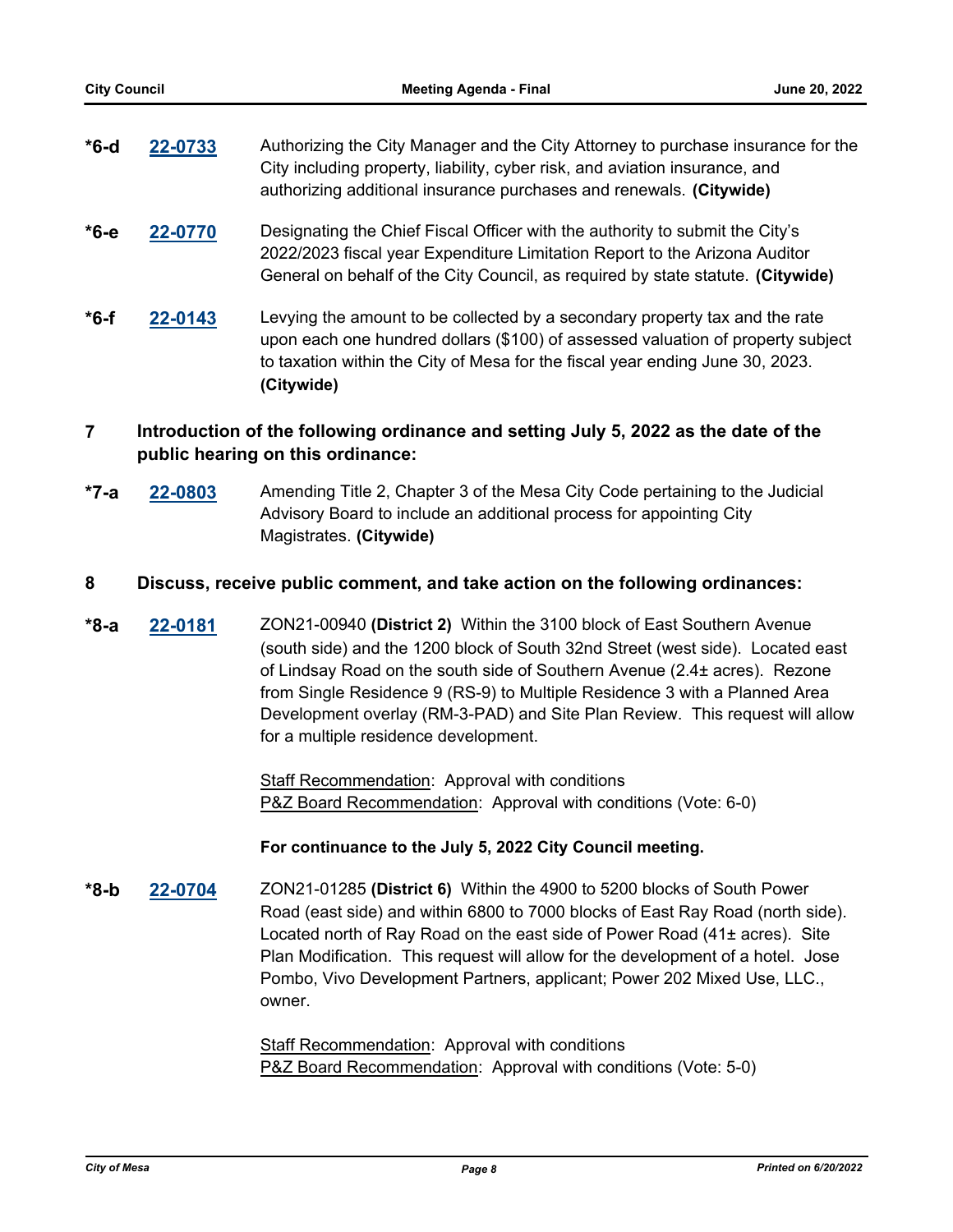**[22-0705](http://mesa.legistar.com/gateway.aspx?m=l&id=/matter.aspx?key=18596)** ZON22-00093 **(District 6)** Within the 7900 block of East Warner Road (south side). Located east of Sossaman Road and west of Hawes Road (50± acres). Rezone from Agricultural (AG) to Light Industrial with a Planned Area Development overlay (LI-PAD) and Site Plan Review. This request will allow for an industrial development. Shane Cassidy, Comunale Properties, applicant; Victor Riches, owner. **\*8-c**

> Staff Recommendation: Approval with conditions P&Z Board Recommendation: Approval with conditions (Vote: 5-0)

**[22-0707](http://mesa.legistar.com/gateway.aspx?m=l&id=/matter.aspx?key=18598)** ZON22-00160 **(District 3)** Within the 800 block of North Country Club Drive (west side), within the 400 block of West Rio Salado Parkway (north side), and within the 400 block of West 9th Street (south side). Located south of Brown Road on the west side of Country Club Drive (2.3± acres). Rezone from Multiple Residence (RM-4) and Limited Commercial (LC) to Limited Commercial with a Bonus Intensity Zone overlay (LC-BIZ), Site Plan Review. This request will allow the development of a new Child Crisis Arizona headquarters. Chris Woosley, Architectural Resource Team, applicant; SAFE KIDS STRONG FAMILIES LLC, owner. **\*8-d**

> Staff Recommendation: Approval with conditions P&Z Board Recommendation: Approval with conditions (Vote: 5-0)

### **Items not on the Consent Agenda**

### **9 Take action on the following contract:**

**[22-0775](http://mesa.legistar.com/gateway.aspx?m=l&id=/matter.aspx?key=18666)** Signal Butte Water Treatment Plant Expansion - Construction Manager at Risk (CMAR), Guaranteed Maximum Price (GMP) No. 1 **(District 6) 9-a**

> The Signal Butte Water Treatment Plant (SBWTP) was constructed in 2018 to deliver 24 million gallons per day (MGD) to meet the growth in southeast Mesa. Because of rapid growth, additional water capacity is needed to meet demands. This project will expand the SBWTP to produce 48 MGD of treated water. The project will also include the construction of a second 8-million-gallon reservoir to store and distribute the treated water, as well as the procurement of long lead items, including large custom valves, pipe and fittings, stainless steel watertight roll up doors, large pumps, and variable frequency drives (VFDs).

> Staff recommends awarding a construction services contract to McCarthy Building Companies in the amount of \$5,237,028 (GMP No. 1), and authorizing a change order allowance of \$523,702.80 (10%), for a total of \$5,760,730.80. This project is funded by Utility Systems Revenue Obligations.